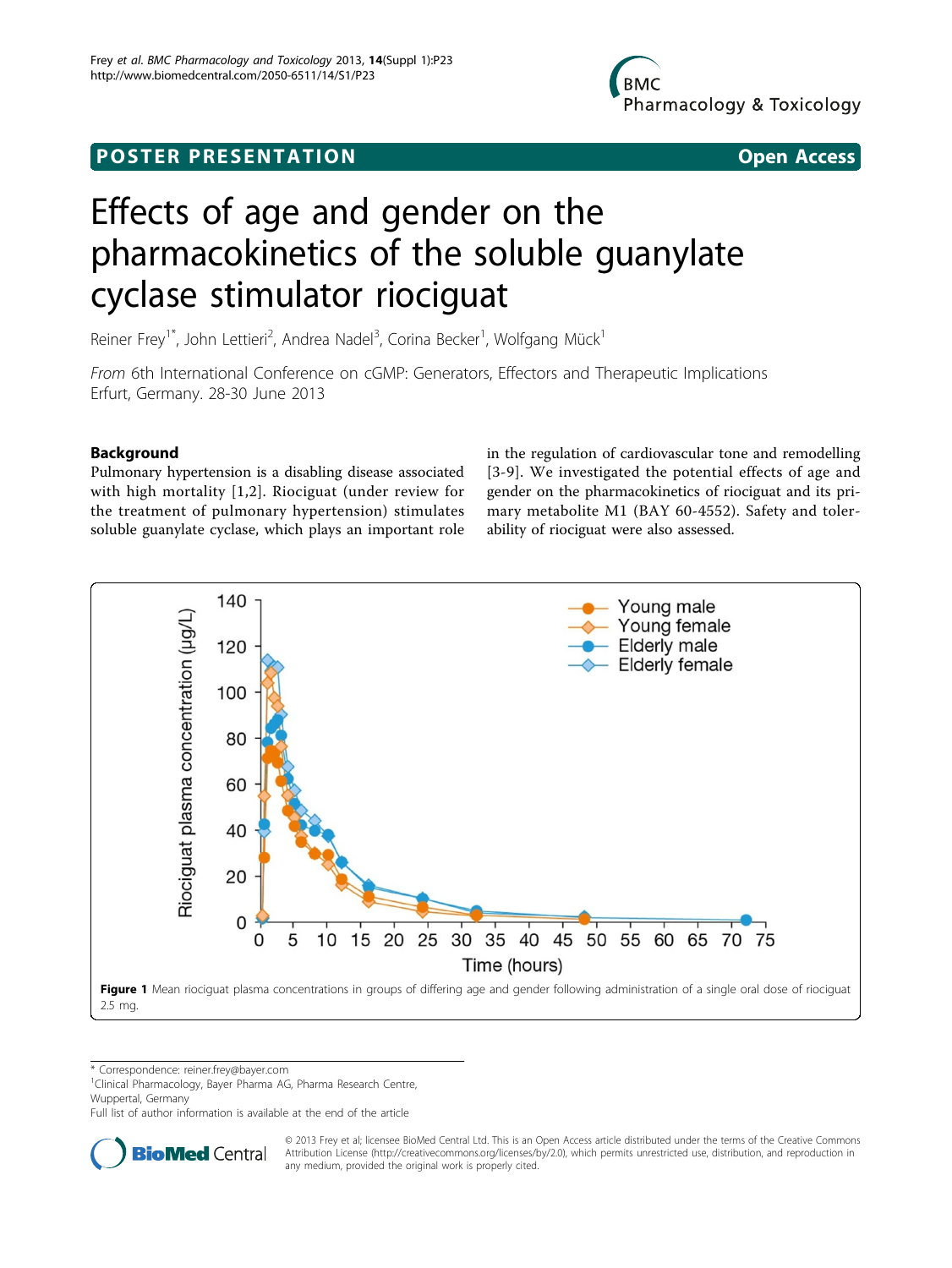| Parameter                    | Young female $(n = 9)$ | Elderly female ( $n = 9$ ) | Young male $(n = 9)$ | Elderly male $(n = 9)$ |
|------------------------------|------------------------|----------------------------|----------------------|------------------------|
| Riociguat                    |                        |                            |                      |                        |
| AUC, µg.h/L                  | 803 (55)               | 1145 (36)                  | 750 (58)             | 1036 (48)              |
| $C_{\text{max}}$ , $\mu g/L$ | 113(22)                | 125 (35)                   | 80.4 (25)            | 96.7 (32)              |
| AUC <sub>norm</sub> , g.h/L  | 24.8 (57)              | 32.6 (45)                  | 26.5(55)             | 32.8 (50)              |
| C <sub>max,norm</sub> , g/L  | 3.48 (20)              | 3.56(36)                   | 2.84(23)             | 3.06(22)               |
| t <sub>½</sub> , h           | 8.97(51)               | 11.8(31)                   | 8.10 (39)            | 12.2(62)               |
| $CL_{R}$ , $L/h^a$           | 0.320(28)              | 0.223(33)                  | 0.389(37)            | 0.287(28)              |
| M1                           |                        |                            |                      |                        |
| AUC, µg.h/L                  | 640 (26)               | 651 (38)                   | 476 (20)             | 687 (44)               |
| $C_{\text{max}}$ , $\mu g/L$ | 28.1 (53)              | 22.4 (52)                  | 14.9 (44)            | 18.8 (71)              |
| AUC <sub>norm</sub> , g.h/L  | 20.5(26)               | 19.2 (30)                  | 17.4 (28)            | 22.5(35)               |
| C <sub>max,norm</sub> , g/L  | 0.899(51)              | 0.661(42)                  | 0.544(51)            | 0.615(65)              |
| t <sub>½</sub> , h           | 16.0(34)               | 16.7(21)                   | 14.9 (28)            | 21.3(33)               |
| $CL_{R}$ , $L/h^{a}$         | 0.824(32)              | 0.487(36)                  | 0.718(39)            | 0.573(44)              |

<span id="page-1-0"></span>Table 1 Selected pharmacokinetic parameters of riociguat and metabolite M1 (BAY 60-4552) by age and gender following a single oral dose of riociguat 2.5 mg

<sup>a</sup>Arithmetic mean (percentage coefficient of variation). All other parameters are expressed as geometric means (percentage coefficient of variation). AUC, area under the plasma concentration–time curve from time 0 to infinity; AUC<sub>norm</sub>, AUC divided by dose per kilogram of body weight; C<sub>max</sub>, maximum concentration in plasma; C<sub>max,norm</sub>, C<sub>max</sub> divided by dose per kilogram of body weight; t<sub>/2</sub>, terminal elimination half-life; CL<sub>R</sub>, renal clearance.

# Methods

This placebo-controlled, double-blind, single-centre study followed good clinical practice guidelines. Healthy volunteers were randomized into four groups according to age (young, 18–45 years; elderly, 64.5–80 years) and gender: young male (YM), elderly male (EM), young female (YF), elderly female (EF). All participants received a single oral tablet of riociguat 2.5 mg or placebo. Dense sampling was performed for pharmacokinetics.

# Results

Forty-seven participants provided data for pharmacokinetic and safety analyses. Nine participants in each group received riociguat; three participants in each of the YM, EM and EF groups and two participants in the YF group received placebo.

Age: the mean maximum concentration of riociguat in plasma  $(C_{\text{max}})$  did not vary markedly between age groups (Figure [1\)](#page-0-0). However, mean renal clearance was decreased in the elderly, and exposure (area under the plasma concentration–time curve [AUC]) to riociguat was approximately 40% higher in the elderly than in the young ( $p > 0.05$ ) (Tables 1 & 2). When normalized for body weight, the riociguat exposure  $(AUC_{norm})$  ratio was reduced; AUC<sub>norm</sub> was approximately 30% higher in the elderly than in the young (Tables 1 & 2).

Gender: although riociguat mean  $C_{\text{max}}$  normalized for body weight  $(C_{max,norm})$  was significantly greater in

Table 2 Comparison of selected riociguat and M1 pharmacokinetic parameters between different participant groups (ratios and 90% confidence limits)

| Parameter             | Elderly vs young ( $n = 18$ per group) | Female vs male ( $n = 18$ per group) |  |
|-----------------------|----------------------------------------|--------------------------------------|--|
| Riociguat             |                                        |                                      |  |
| <b>AUC</b>            | $1.40(1.06 - 1.86)$                    | $1.09(0.82 - 1.44)$                  |  |
| $C_{\text{max}}$      | $1.16(0.98 - 1.36)$                    | $1.35(1.14 - 1.59)^{*}$              |  |
| $AUC_{norm}$          | $1.28(0.95 - 1.71)$                    | $0.97(0.72 - 1.30)$                  |  |
| $C_{\text{max,norm}}$ | $1.05(0.91 - 1.22)$                    | $1.20(1.03 - 1.38)^*$                |  |
| $t_{\frac{1}{2}}$     | $1.41 (1.08 - 1.84)^*$                 | $1.04(0.79 - 1.35)$                  |  |
| M1                    |                                        |                                      |  |
| <b>AUC</b>            | $1.21(1.00-1.46)$                      | $1.13(0.94 - 1.36)$                  |  |
| $C_{\text{max}}$      | $1.00(0.73 - 1.38)$                    | $1.50$ $(1.09 - 2.05)^*$             |  |
| $AUC_{norm}$          | $1.10(0.93 - 1.30)$                    | $1.00(0.85 - 1.19)$                  |  |
| $C_{\text{max,norm}}$ | $0.91(0.68 - 1.23)$                    | 1.33 (0.99-1.79)                     |  |
| $t_{1/2}$             | $1.22$ $(1.04-1.44)^{*}$               | $0.92(0.78 - 1.08)$                  |  |

 $*$ p < 0.05 for ratio = 1.

AUC, area under the plasma concentration-time curve from time 0 to infinity; AUC<sub>norm</sub>, AUC divided by dose per kilogram of body weight; C<sub>max</sub>, maximum concentration in plasma; C<sub>max,norm</sub>, C<sub>max</sub> divided by dose per kilogram of body weight; t<sub>1/2</sub>, terminal elimination half-life.